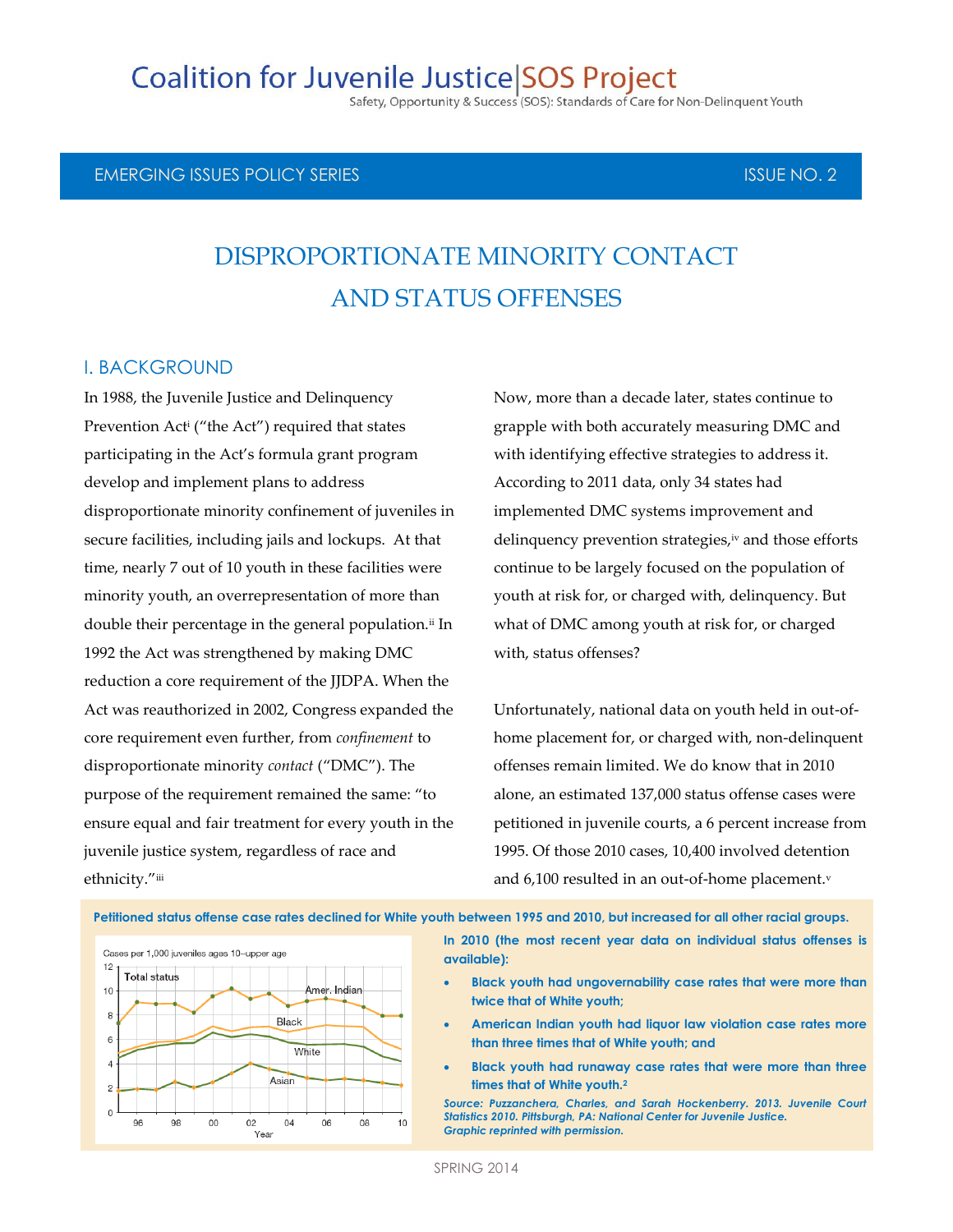The most recent data from the Census of Juveniles in Residential Placement show that more than 2,239 status offenders were held in residential placement facilities on the census date in 2011 and 1,876 of those were held in locked facilities.<sup>vi</sup> Of these youth in residential placement, 1,060 (47.3%) were White as compared to 736 (32.9%) Black, 228 (10.2%) Hispanic, and 95 (4.2%) American Indian youth. $vii$  On their face, these numbers indicate significant disproportionate representation of youth of color—particularly Black youth—among those in residential placement for status offenses: In 2011, 76.2 percent of U.S. youth age 12-17 were White, 16.6 percent were Black, and 1.8 percent were American Indian; 16.9 percent were of Hispanic ethnicity.viii

### II. WHY FOCUS ON NON-DELINQUENT YOUTH?

Research has long established that youth charged with status offenses are placed at risk when housed with and engaging in corrections programs with seriously delinquent youth. Research shows that youth charged with status offenses are stigmatized, suffer collateral consequences when removed from home and school and may develop anti-social attitudes and behaviors when exposed to other status offenders and delinquent youth.ix These young people are also more "likely to have difficulty transitioning back into community, home and school settings and are more likely to be arrested again . . . and to be formally charged, adjudicated and committed to a juvenile corrections institution."<sup>x</sup>

Despite these negative outcomes, jurisdictions continue to use confinement for youth charged with status offenses and other non-delinquent youth, sometimes for significant periods of time prior to

adjudication or more appropriate placement. In 2011, 220 youth were detained in locked facilities for status offenses while awaiting adjudication on the census date. Of those youth, 39.5 percent were White, 38.6 percent were Black, 15.5 percent were Hispanic and 3.6 percent were American Indian.¤i As compared to the percentages of youth in the general population, discussed above, these numbers demonstrate the overrepresentation of youth of color. The majority of detained youth (112 youth) had been in a residential facility without adjudication for less than a week, but a significant number (40) had been in a facility for more than 30 days and some had been detained for more than 180 days without any adjudication. The data show that Black youth were also more likely than White youth to have been in a residential facility for a week or more.xii

These relatively small numbers only tell part of the story. In 2011 the Census of Juveniles in Residential Placement found 9,883 juveniles in residential facilities due to technical violations. Technical violations are acts that disobey valid court orders or conditions of probation or parole. They can include being late for appointments, failing to complete a program, or even committing a status offense, like running away or skipping school, once a judge has ordered a youth not to. Of the nearly 10,000 youth in placement for technical violations, more than a third (35.9%) were Black and more than a quarter (26%) were Hispanic.

# III. ADDRESSING THE DATA DEFICIT ON DISPROPORTIONALITY AMONG STATUS **OFFENDERS**

DMC among status offenders and its relationship to disproportionality in the larger justice system is a critical issue to address, in large measure because it is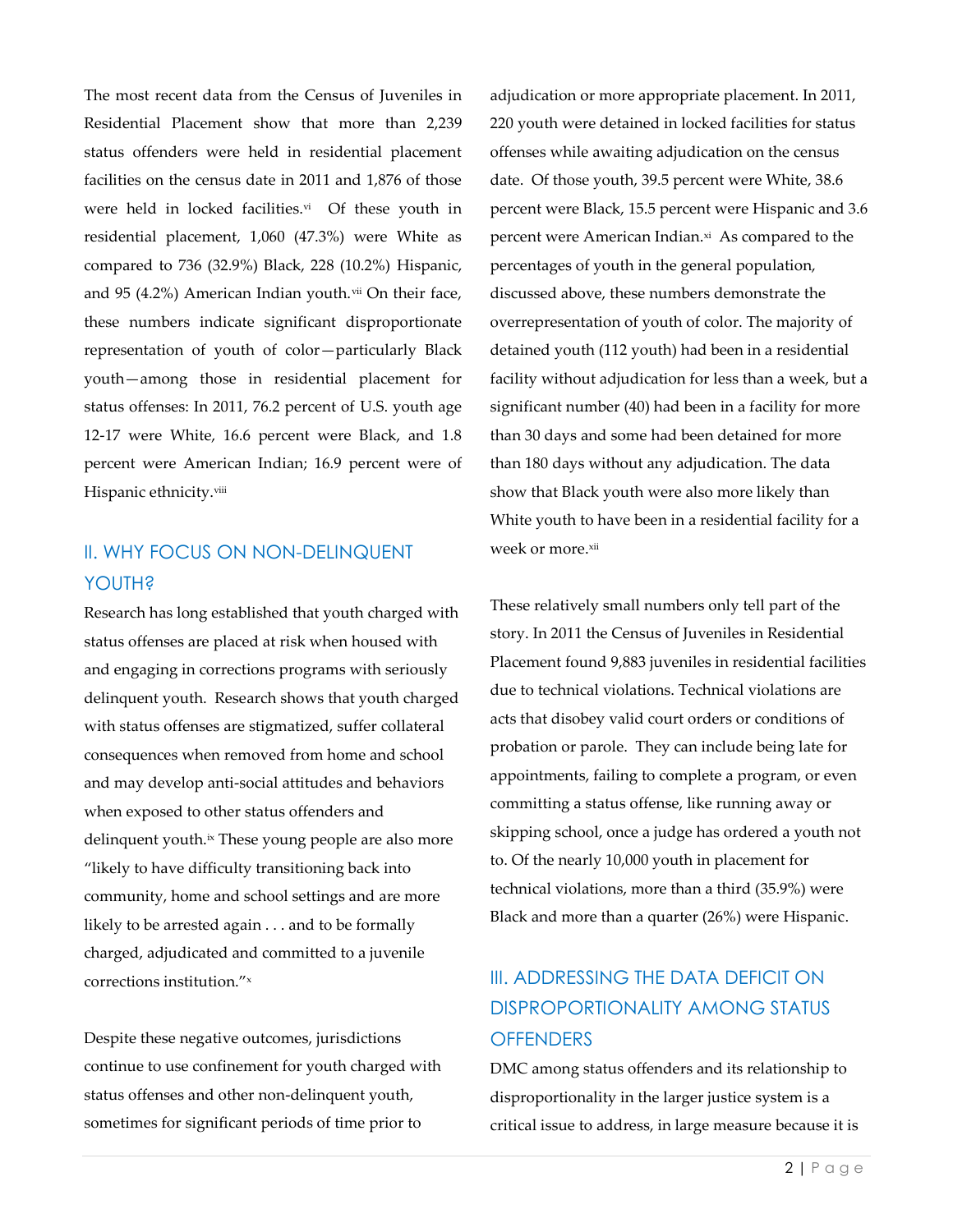the entry point for which data are most limited. There are several reasons for this lack of information, including the fact that status offense cases are often handled outside of the courts, and current national data collection focuses largely on petitioned court cases. Other factors limiting available data are: 1) the likelihood that youth who enter the juvenile justice system as status offenders are also involved with other systems (i.e., they are "crossover youth") and there is confusion about which system takes primary responsibility for them; 2) the nature of status offense proceedings is such that youth cycle in and out of the system more rapidly than in delinquency proceedings, making it more difficult to keep track of them; and 3) the persistent misperception that youth who commit status offenses are simply "pre-delinquent" and will ultimately show up in the delinquency system where they will be taken into account.

In fact, there is significant evidence that some youth charged with status offenses are in the most benign of circumstances, just young people being young people, acting out in ways that are consistent with their age and stage of development. In less benign circumstances, they are youth who have serious, often complex, unmet needs. In neither case should future delinquency be a foregone conclusion; and in both cases, confinement in a juvenile facility is counterproductive.

#### **New data on status offenses and disproportionality**

**As part of its ongoing collaboration with CJJ, the National Center for Juvenile Justice (NCJJ) recently analyzed status offense cases petitioned to juvenile court between 2007 and 2010 to develop relative rate index comparisons. (A relative rate index (RRI) is "the rate of activity involving [youth of color] divided by the rate of activity involving [white youth].")** 

**They found that Black youth were petitioned to court at a rate 1.27 times that of White youth but adjudicated at a rate .86 times that of White youth; meaning that Black youth were more likely than White youth to be petitioned to court, but less likely to be adjudicated. American Indian youth were petitioned at a rate 1.69 times that of White youth and adjudicated at close to the same rate (1.04 times that of White youth). Black and American Indian youth were also more likely than White youth to be placed in residential placement. Black youth and White youth received probation at nearly the same rate, but American Indian youth were less likely than White youth to receive probation.** 



**NCJJ's data analysis also revealed differences in outcomes based on the nature of the offense. Black youth charged with running away were petitioned at a rate 3 times that of White youth, but were slightly less likely than White youth to be adjudicated. Black youth were also more than two times as likely to be petitioned for ungovernability but were adjudicated at almost the same rate. (American Indian youth were much less likely than White youth to be petitioned for ungovernability.) Black youth and American Indian youth were also more than twice as likely as White youth to be petitioned for curfew violations but less likely to adjudicated. For liquor-related status offenses American Indian youth were more than twice as likely to be petitioned and somewhat more likely to be adjudicated, while Black youth were petitioned at approximately one quarter the rate of White youth but adjudicated at nearly the same rate (.89 times). Although more research is needed to determine why these disparities exist and what they mean for juvenile justice practice and policy, it is clear that significant disproportionality exists for Black and American Indian youth who are alleged to have committed status offenses.**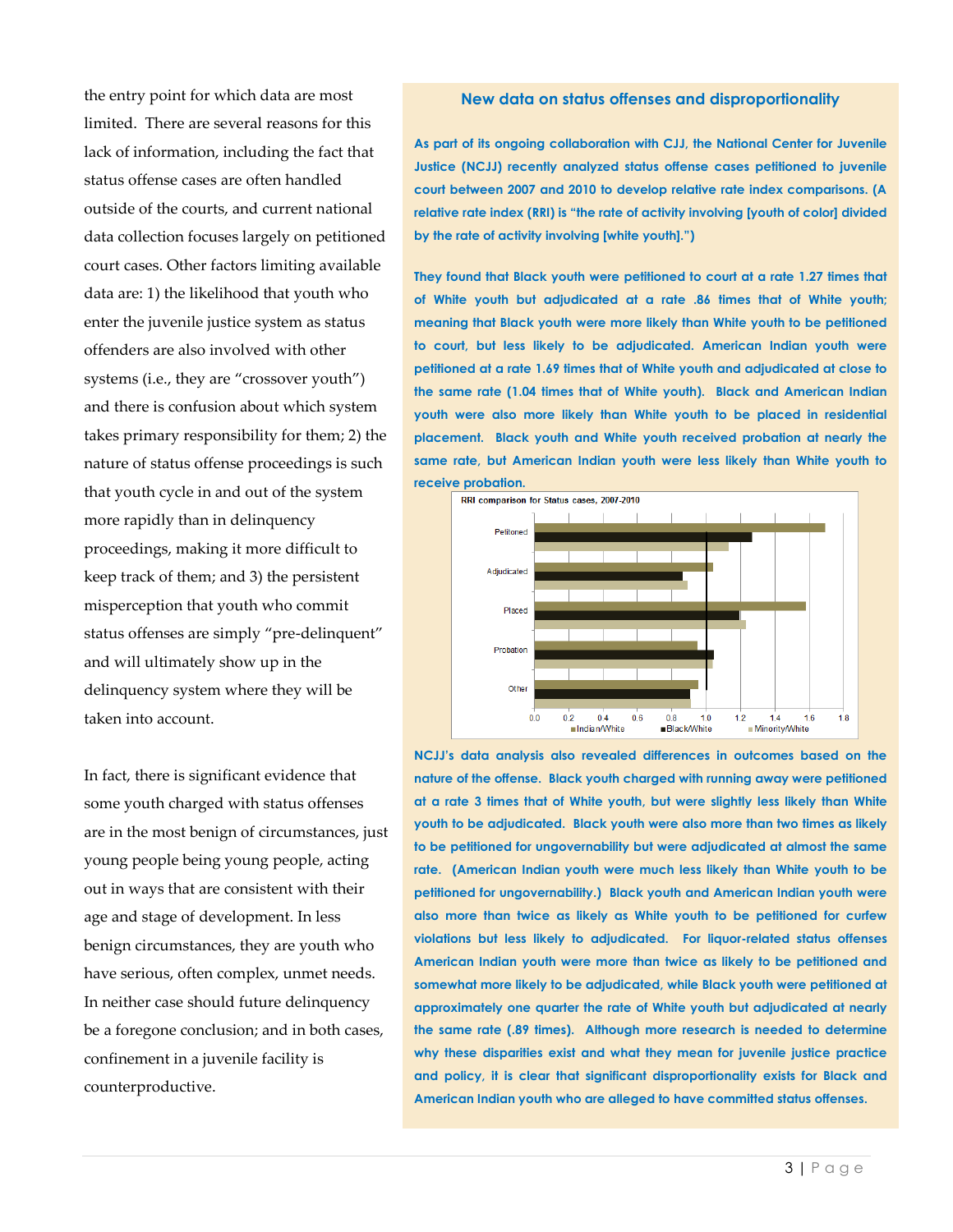Despite evidence of DMC among status offenders and the fact that this disproportionality may feed DMC in the delinquency system, there are significant obstacles to resolving this problem. In 2011, only 18 states had completed their OJJDP mandated DMC assessments; only 29 states had collected data for all nine of the DMC contact points, and only 30 received funding and/or technical assistance to implement nationally recognized DMC reduction models.xiii

Addressing DMC among status offenders will not be easy: some states experience significant resource challenges to collecting system-wide data, and there are still considerable societal barriers to frank discussion of racial disparities. Also, policy and practice reform efforts that implicate status offenders often force juvenile justice stakeholders to reach beyond their comfort zone and enter into close partnerships with new actors.xiv If states are in the beginning stages of understanding and addressing DMC among the population of youth charged with delinquency, it may be ambitious to expect that they would have the capacity to address it among the population of youth charged with status offenses. Still, the unique characteristics of youth charged with status offenses that make them a somewhat confounding population for the juvenile justice system also make them particularly well-suited for more holistic interventions outside of and beyond that system.

## IV. IMPLICATIONS FOR JUVENILE JUSTICE REFORM

The Coalition for Juvenile Justice (CJJ) "Safety, Opportunity & Success (SOS): Standards of Care for Non-Delinquent Youth Project" ("The SOS Project") engages multiple stakeholders to guide states in implementing policies and practices that divert nondelinquent youth from juvenile courts and locked confinement to connect them to family and community-based systems of care that can more effectively meet their needs. Through this project, CJJ connected with advisors from a variety of disciplines to develop the National Standards for the Care of Youth Charged with Status Offenses ("the National Standards"). The National Standards include specific recommendations for system professionals—from law enforcement to social service providers and courts—to reduce racial and ethnic disparities, including:

- Collect and analyze data at all decision points so intentional strategies can be developed to reduce racial and ethnic disparities.
- Use culturally competent screening and assessment tools at appropriate points and throughout a status offense case.
- Implement practices that are culturally and linguistically competent.
- Implement family engagement and alternative dispute resolution strategies during status offense cases.
- Provide access to family-connected and community-based services in youths' home communities, especially where a community may have disproportionately high involvement in the status offense system.

The National Standards also address several other issues that may affect DMC among youth charged with status offenses, such as efforts to identify the cause of the status offense before court involvement, avoiding secure detention for status offenders, and access to culturally-competent prevention and intervention services and treatment for youth and their families. Further, the National Standards reframe the conversation about status offenders away from